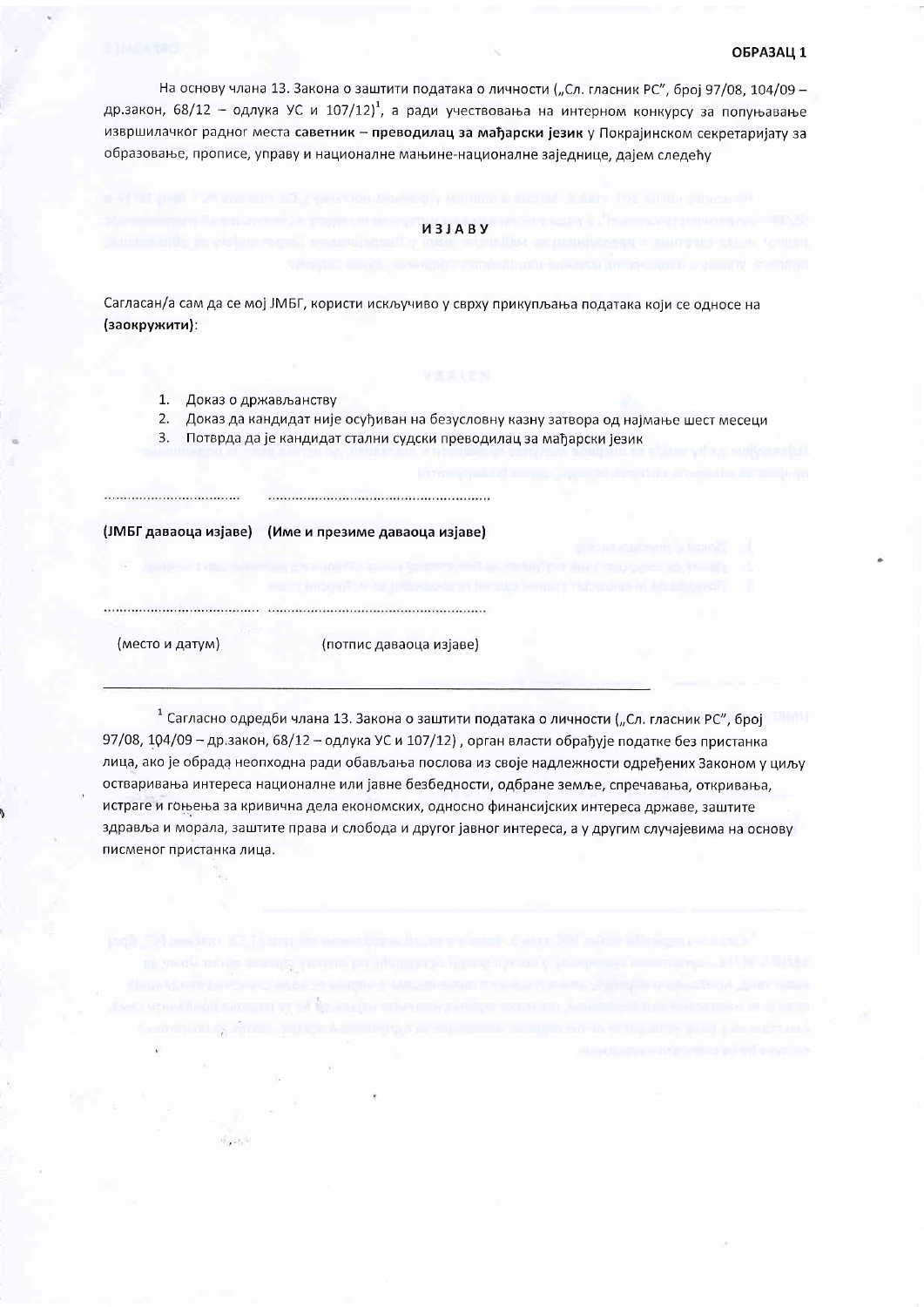На основу члана 103. став 3. Закона о општем управном поступку ("Сл. гласник РС", број 18/16 и 95/18 – аутентично тумачење)<sup>1</sup>, а ради учествовања на интерном конкурсу за попуњавање извршилачког радног места саветник - преводилац за мађарски језик у Покрајинском секретаријату за образовање, прописе, управу и националне мањине-националне заједнице, дајем следећу

## *M3JABY*

Изјављујем да ћу сам/а за потребе поступка прибавити и доставити, до истека рока за подношење пријава на наведени интерни конкурс, доказ (заокружити):

- 1. Доказ о држављанству
- $2.$ Доказ да кандидат није осуђиван на безусловну казну затвора од најмање шест месеци
- 3. Потврда да је кандидат стални судски преводилац за мађарски језик

(ЈМБГ даваоца изјаве) (Име и презиме даваоца изјаве)

<u>и потпис даваоца изјаве)</u> и потпис даваоца изјаве) и поти (место и датум)

 $+6.7121 +$ 

<sup>1</sup> Сагласно одредби члана 103. став 3. Закона о општем управном поступку ("Сл. гласник РС", број 18/16 и 95/18 - аутентично тумачење), у поступку који се покреће по захтеву странке орган може да врши увид, прибавља и обрађује личне податке о чињеницама о којима се води службена евиденција када је то неопходно за одлучивање, осим ако странка изричито изјави да ће те податке прибавити сама. Ако странка у року не поднесе личне податке неопходне за одлучивање органе, захтев за покретање постука ће се сматрати неуредним.